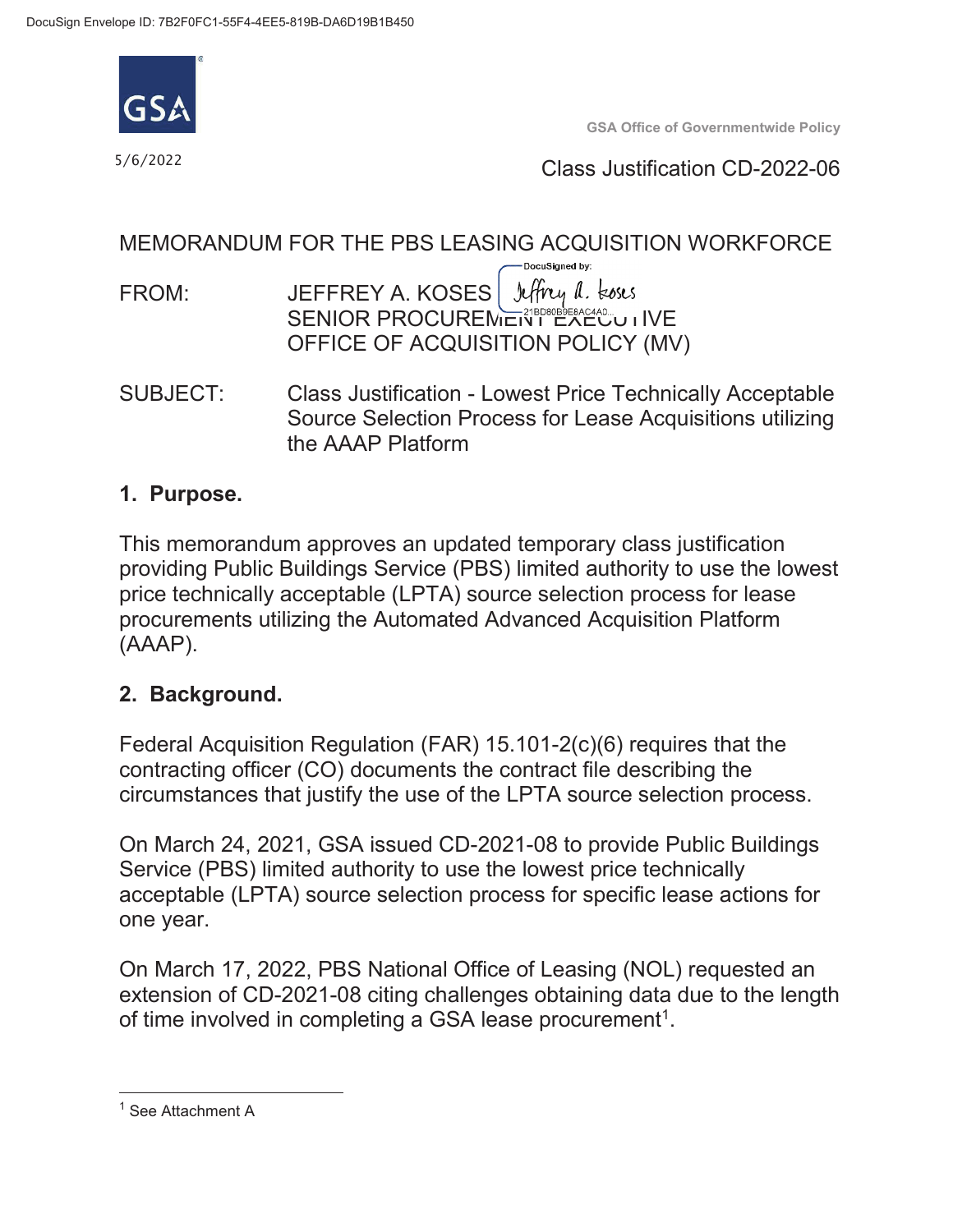obtaining the best value for the taxpayer prior to increasing the scope of Recognizing these challenges, this class justification extends the class justification for three years while also limiting the scope to only apply to lease procurements using AAAP. PBS must also provide more analysis that tests the effectiveness of LPTA over a trade-off evaluation on the justification.

 procurements competed, the impacts the evaluation methodology has on The data requested below aims to better understand the number of lease the lease competitions, whether or not GSA is competing with the tenant agency's total requirements, and any efficiencies gained by using LPTA.

# **3. Automated Advanced Acquisition Platform (AAAP).**

 generic office space needs, that remain in a secure database throughout over the prospectus threshold. The **Automated Advanced Acquisition Program (AAAP)** is a multiple award lease procurement tool. The AAAP allows the market to compete for multiple federal leases by submitting a single offer through a simple online platform. The AAAP Platform collects best and final offers, for the fiscal year (Oct 1–Sept 30).<sup>2</sup> AAAP is generally not used for new construction, projects with complex build-out requirements, or projects

## **4. Authority.**

This class justification is issued in accordance with GSAM 501.404 and 501.707. This action is requested by PBS in accordance with FAR 1.703, 1.704 and 15.101-2.

# **5. Applicability.**

Automated Advanced Acquisition Platform (AAAP). $3$ This class justification applies to lease procurements utilizing the

For the lease procurements not covered, if LPTA is to be used, the CO must document the file with a separate determination as described in FAR 15.101-2(c)(6).

 $\overline{a}$ <sup>2</sup> AAAP Frequently Asked Questions: https://lop.gsa.gov/resource/1616000694000/AAAP\_FAQ

<sup>&</sup>lt;sup>3</sup> AAAP Login page: <https://lop.gsa.gov/AAAP/LoginPage>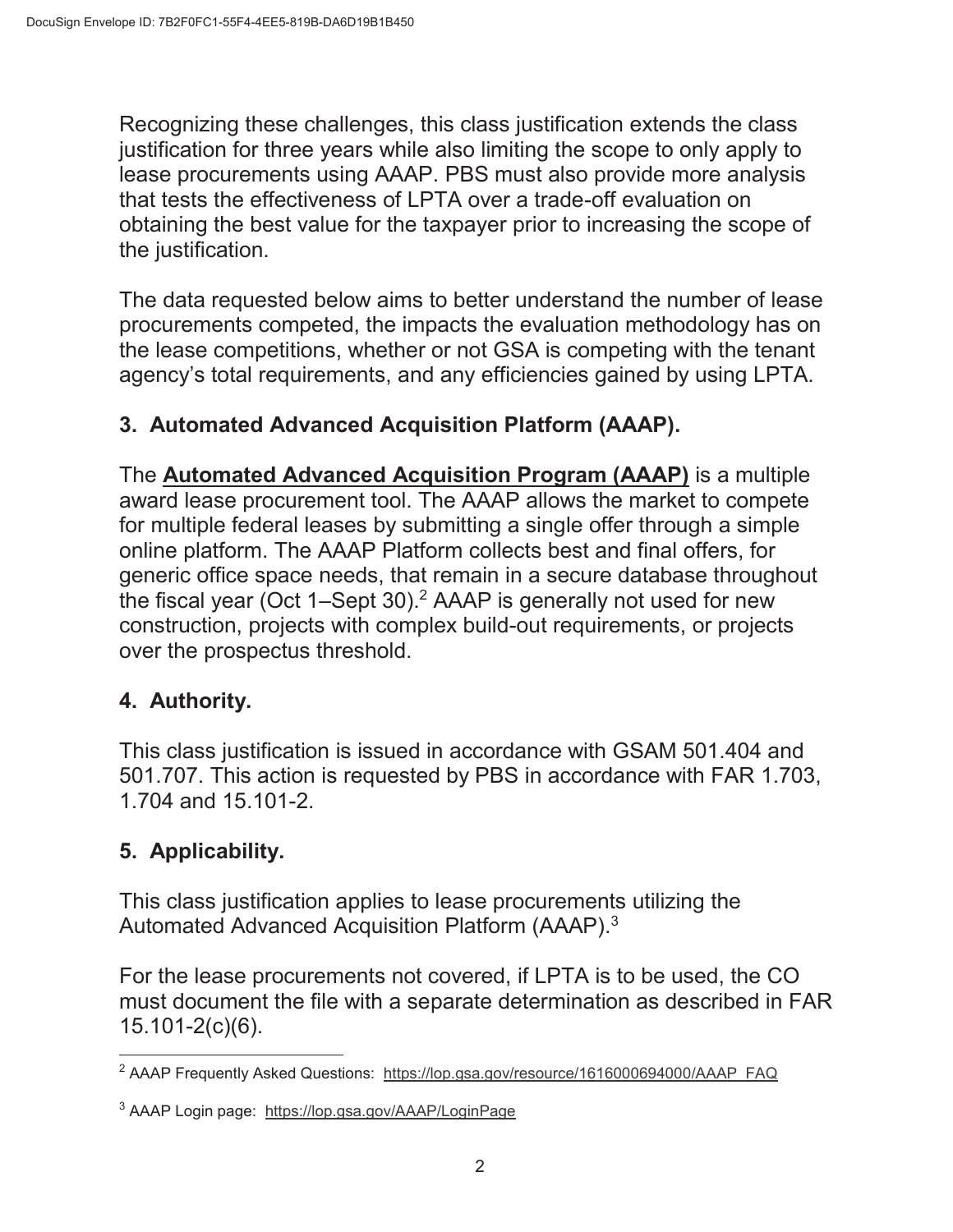## **6. Requirements.**

 For each proposed lease contracting action taken pursuant to this class captured in the acquisition plan, price negotiation memorandum, or other justification, as a reminder, contracting officers should ensure the contract file includes documentation of the below details. These details could be acquisition document.

a. Determination that the requirement falls within the scope and applicability of this class justification (see FAR 15.101-2). b. Determination that the proposed contractor is responsible for performing the work (see GSAM 570.108, and FAR 9.104). c. Determination that the proposed contract pricing is fair and reasonable consistent with market conditions and the Government's requirements (see GSAM 570.203-4(d), GSAM 570.306(b), and FAR 15.404-1).

# **7. Reporting.**

 need to continue or revise the class justification. **Reports shall be**  PBS Office of Leasing (PR) will report results, progress, lessons learned, and challenges to the Office of Acquisition Policy (MV) to determine the **provided** to the SPE on a **quarterly basis**.

As a means of reflecting on whether LPTA is a more effective means of obtaining the best value for the Government, PBS must provide, at a minimum –

- **a.** Total number of lease awards during the evaluation period
	- i. Number of full and open competition leases
	- ii. Number of superseding leases
	- iii. Number of succeeding leases
- **b.** Of the lease awards fully competed, identify
	- i. Number of leases that used LPTA evaluation methodology (i.e., lease procurements using AAAP)
		- - 1. Average number of offers received
			- 2. Average dollars spent on above standard improvements
			- 3. Average procurement lead time (from solicitation to award)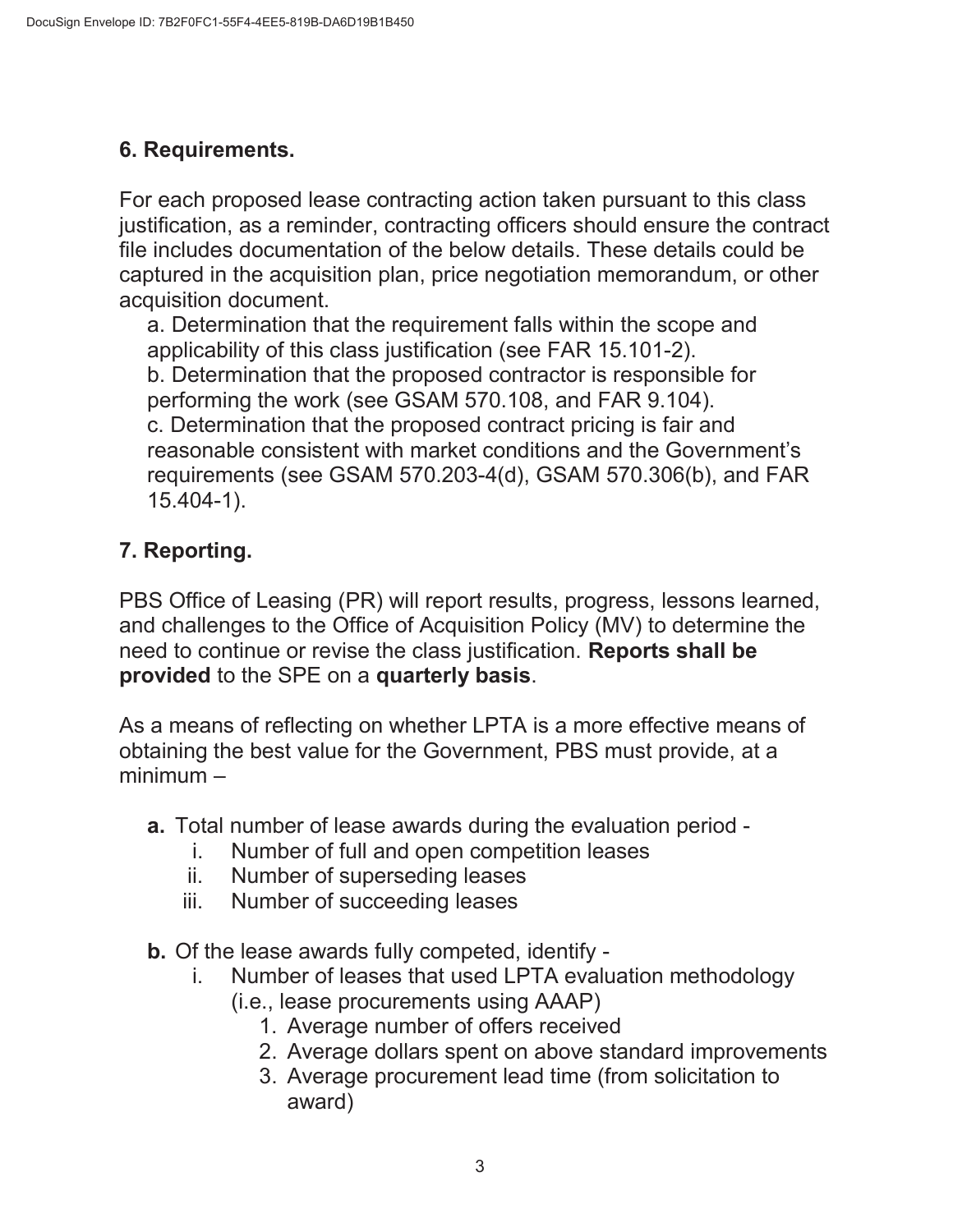- ii. Number of leases that used Trade-Off evaluation methodology (i.e., lease procurements not using AAAP)
	- 1. Average number of offers received
	- 2. Average dollars spent on above standard improvements
	- 3. Average procurement lead time (from solicitation to award)

## **8. Effective Date.**

This class justification is effective immediately and remains in effect for three (3) years until May 31, 2025.

#### **9. Point of Contact.**

Questions regarding this class justification may be directed to Marten Wallace at [GSARPolicy@gsa.gov](mailto:GSARPolicy@gsa.gov).

### **Attachment**

Attachment A - PBS NOL Request to Extend LPTA Class Justification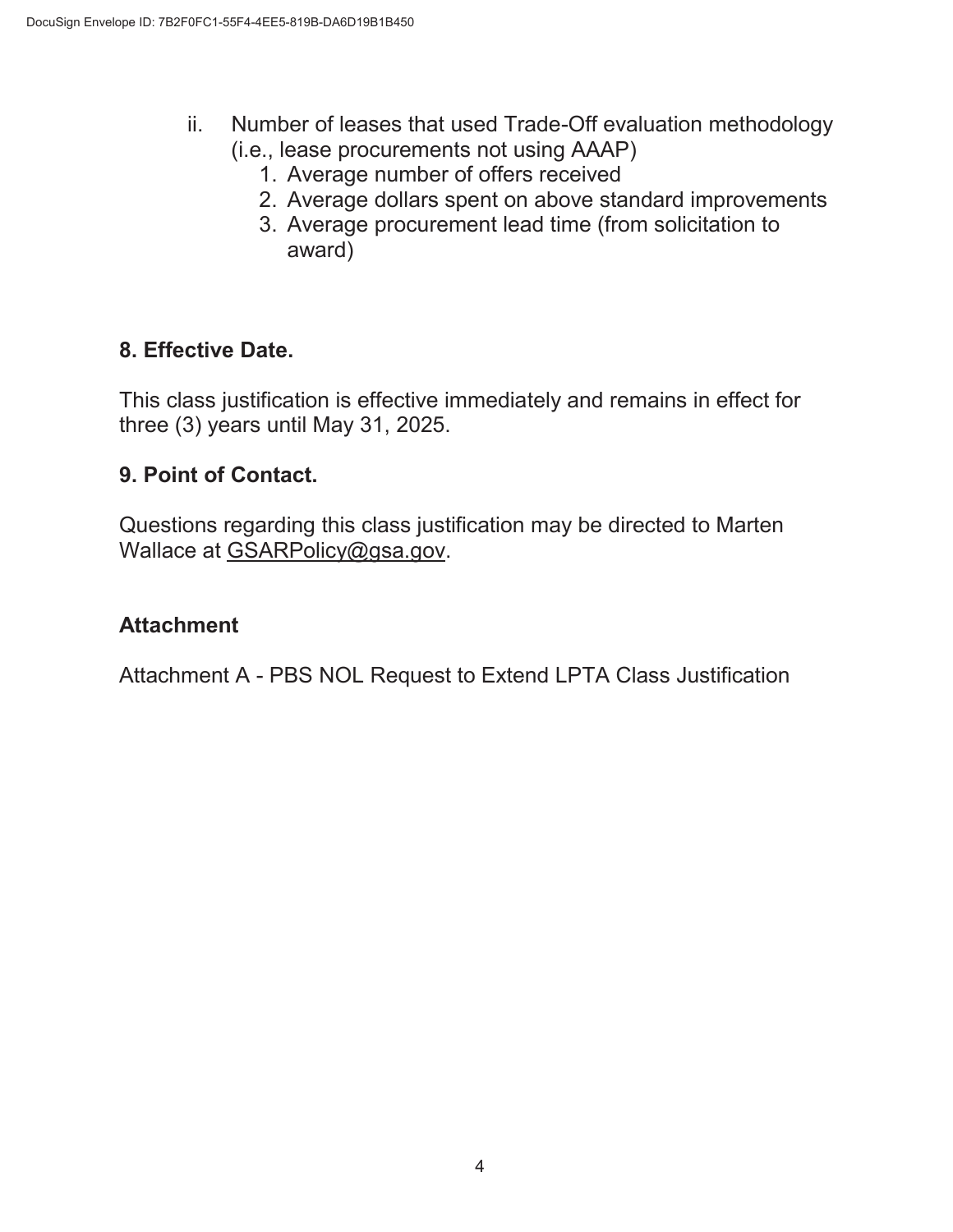

**GSA Public Buildings Service** 

March 23, 2022

| MEMORANDUM FOR: | <b>JEFFREY A. KOSES</b><br>SENIOR PROCUREMENT EXECUTIVE (SPE)<br>OFFICE OF ACQUISITION POLICY (MV)                                   |  |
|-----------------|--------------------------------------------------------------------------------------------------------------------------------------|--|
| FROM:           | $GINA DITOMMASO$<br>$GINA DITOMMASO$<br>$T=149018932570448$<br><b>ACTING ASSISTANT COMMISSIONER</b><br>OFFICE OF LEASING (PR)        |  |
| <b>SUBJECT:</b> | Request to Extend Class Justification CD-2021-08, Lowest Price<br><b>Technically Acceptable Source Selection Process for Certain</b> |  |

Lease Acquisitions

#### **1.0 NAME OF THE SERVICE REQUESTING THE CHANGE**

GSA Public Buildings Service (PBS) Office of Leasing is requesting an extension to Class Justification CD-2021-08, which expires March 23, 2022.

#### **2.1 RATIONALE SUPPORTING THE NEED**

 eliminates the need for individual justifications and saves the Government time and The rationale stated in our original request memorandum dated February 10, 2021, still applies to GSA's leasing program. Nearly all of GSA's lease procurements fall within the criteria outlined under FAR 15.102-2. Typically, GSA uses Lowest Price Technically Acceptable (LPTA) as its default source selection procurement strategy for competitive lease acquisitions, since we have been successful in fully meeting our customer agency requirements while still obtaining best value for the Government. The class justification resources in awarding the vast majority of its leases.

The original class justification, issued on March 24, 2021, is only effective for one year, during which time the Office of Leasing was required to "report results, progress, lessons learned and challenges to the Office of Acquisition Policy (MV)...to determine the need for the continuation or revision of the class justification."

Given the length of time involved in completing a GSA lease procurement, which is typically two years, one year is insufficient time to analyze or assess impacts on the GSA leasing program. Furthermore, Leasing is working to add additional data elements into the systems of record that will assist in a more detailed analysis between Best Value Trade Off (BVTO) and LPTA source selection methods. Therefore, the Office of Leasing is requesting a 3 year extension of the class justification.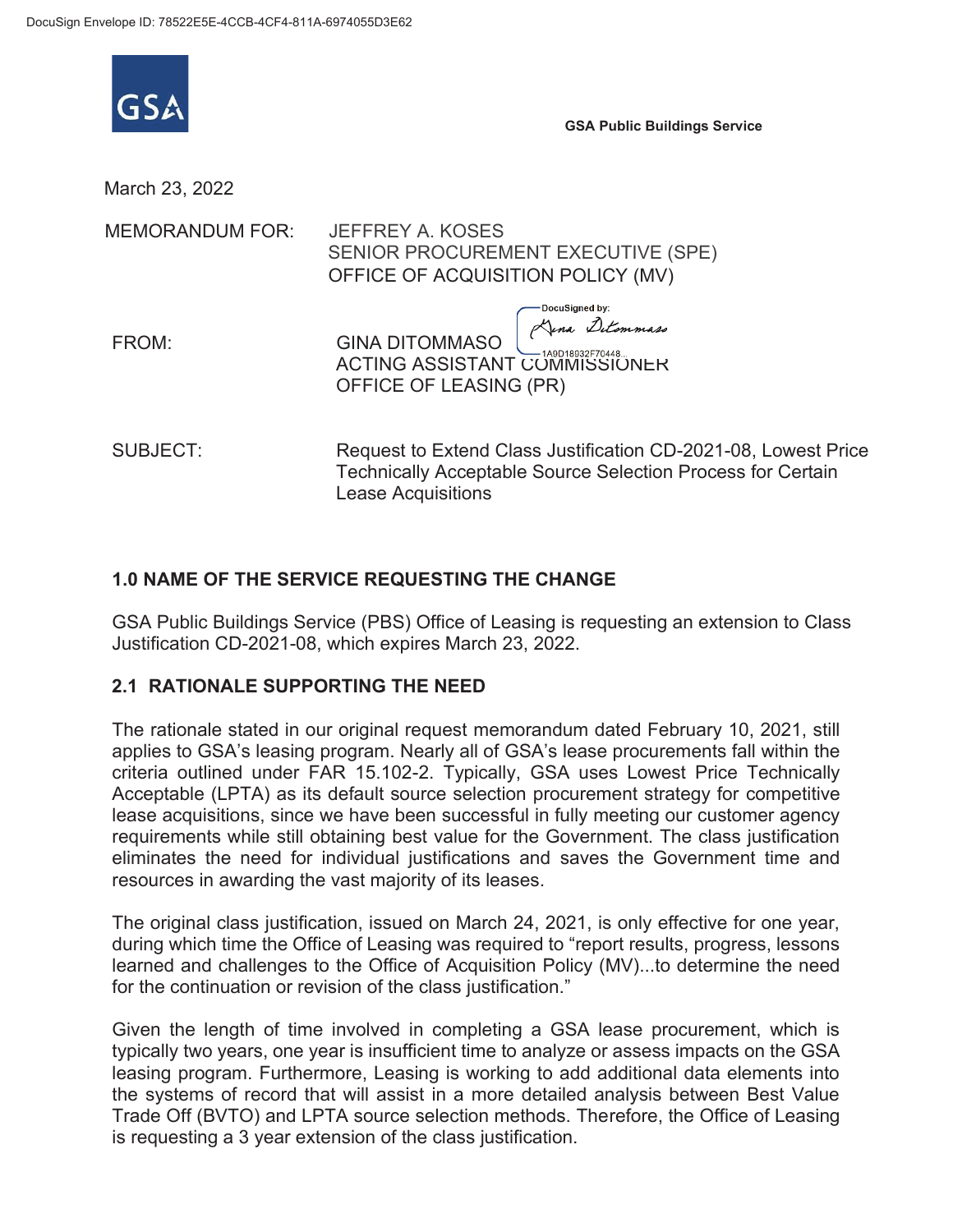#### **2.2 DESCRIPTION OF THE PROBLEM OR MATTER TO BE ADDRESSED**

Section 880 of the National Defense Authorization Act (NDAA) for Fiscal Year (FY) 2019 (Pub. L. 115-232) limits the use of LPTA source selection criteria to those acquisitions meeting certain criteria. Federal Acquisition Regulation (FAR) Case 2018-016 implemented this requirement under FAR 15.101-2.

 where the Government mandates that only new building construction will be able to meet The Office of Leasing originally requested a class justification to allow for the continued use of LPTA source selection criteria for all competitive lease procurements except for Lease Construction (defined as a leasing solution to a Government space requirement the Government's technical requirements).

In response, the Office of Government-wide Policy (OGP), issued Class Deviation CD-2021-08 allowing the use of LPTA for all competitive lease procurements *except*:

- A. New construction lease projects above the prospectus threshold that will be competed.
- B. The highest total contract value prospectus lease acquisition in each region for each prospectus program year that will be competed.

Leases not covered under this class justification will use BVTO unless:

- consistent with the requirements of FAR 15.101-2, and A. the HCA approves a separate individual justification as being appropriate and
- B. The project undergoes an Acquisition Review Board (ARB) review, per GSAM 504.710.

This action is requested in response to the SPE's approval of the initial deviation on March 24, 2021, which requested PBS "report results, progress, lessons learned, and challenges to determine the need for the continuation or revision of the class justification." The proposed effective date of the class justification extension is March 24, 2022, to remain in effect until March 23, 2025 (3 years).

#### **3.0 RESULTS/PROGRESS**

In our original memorandum, the Office of Leasing provided data regarding its lease inventory, the extent that space is leased in existing buildings, and the projected number of competitive actions leases to be procured over the next five years. We also explained how the procurement of leased space in an existing building represents a low risk of unsuccessful contract performance and meets the requirements outlined in FAR 15.101- 2.

The following reflects data for competitive RLPs issued since March 24, 2021 through March 21, 2022:

Number of competitive (new/new replacing) projects where RLPs were issued on/after March 24, 2021

> Total number of projects - 379 Number of projects with issued RLP's that have also been awarded - 108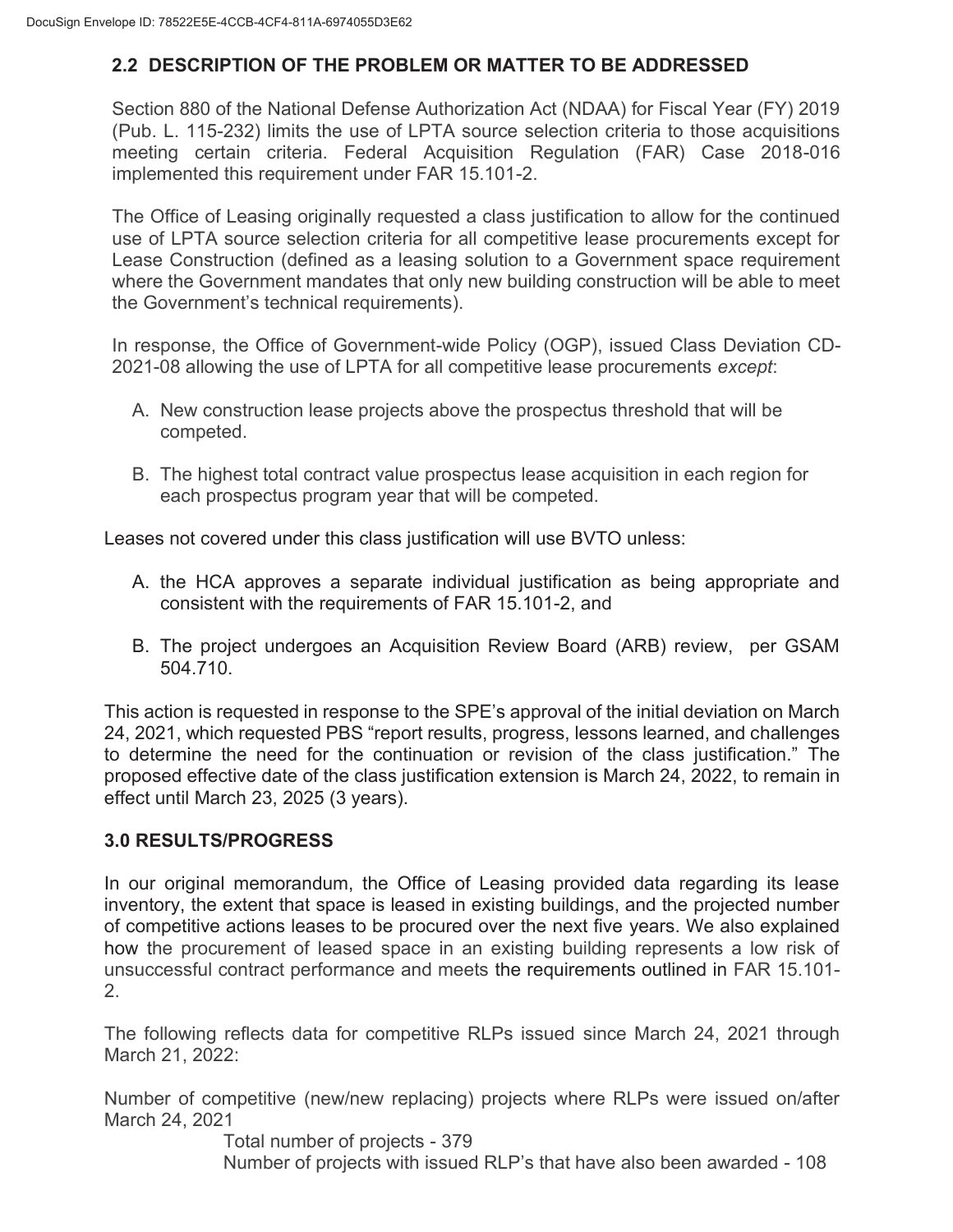Focusing solely on the second exception outlined under 2.2 above (the highest total contract value prospectus lease acquisition in each region for each prospectus program year that will be competed), the Office of Leasing has the following data for procurements that fall within this category:

Number of RLPs\* subject to this policy issued since March 24, 2021 Number that were LPTA - 2 (approved by ARB) Number that were BVTO - 4

 Projected number of RLPs\* subject to this policy to be issued for remainder of FY 22 Number projected LPTA - 2 to be reviewed by ARB Number projected BVTO - 0

 \*Number only reflects the highest dollar value prospectus-level project for each region by CILP year that is competed. FY 22 projection is subject to change.

 of 758 hours thus far. Anecdotally, we believe that the vast majority of these projects used Based on the 379 competitive projects where RLPs have been issued since March 2021, using an estimated preparation time of 2 hours per individual justification, the Office of Leasing calculates that the class justification has resulted in an administrative time savings LPTA.

While the Office of Leasing currently does not have succinct data elements to track which source selection strategy was used (LPTA versus BVTO) and a count of offers received, we are working to add this capability to our systems. Office of Leasing will ensure that the following data can be provided for analysis:

- 1) number of offers/bids received
- 2) evaluation methodology used

 collection and verification of the data noted above. Due to the lead time required to update our systems and collect the data, the Office of Leasing is requesting an extension of this class justification for three years to enable the

#### **4.0 LESSONS LEARNED**

Because of current database limitations, we are unable to report significant lessons learned at this time. More time is needed to add specific data fields that will enable data differentiation so a proper assessment can be completed.

#### **5.0 CHALLENGES**

GSA Leasing is facing a huge workload challenge with respect to its expiring lease inventory. Extending this class justification streamlines the application of this requirement for the majority of the approximately 4,500 leases expiring over the next 5 years.

| <b>Fiscal Year</b> | # of Expiring<br>Leases |
|--------------------|-------------------------|
| 2022               | 956                     |
| 2023               | 975                     |